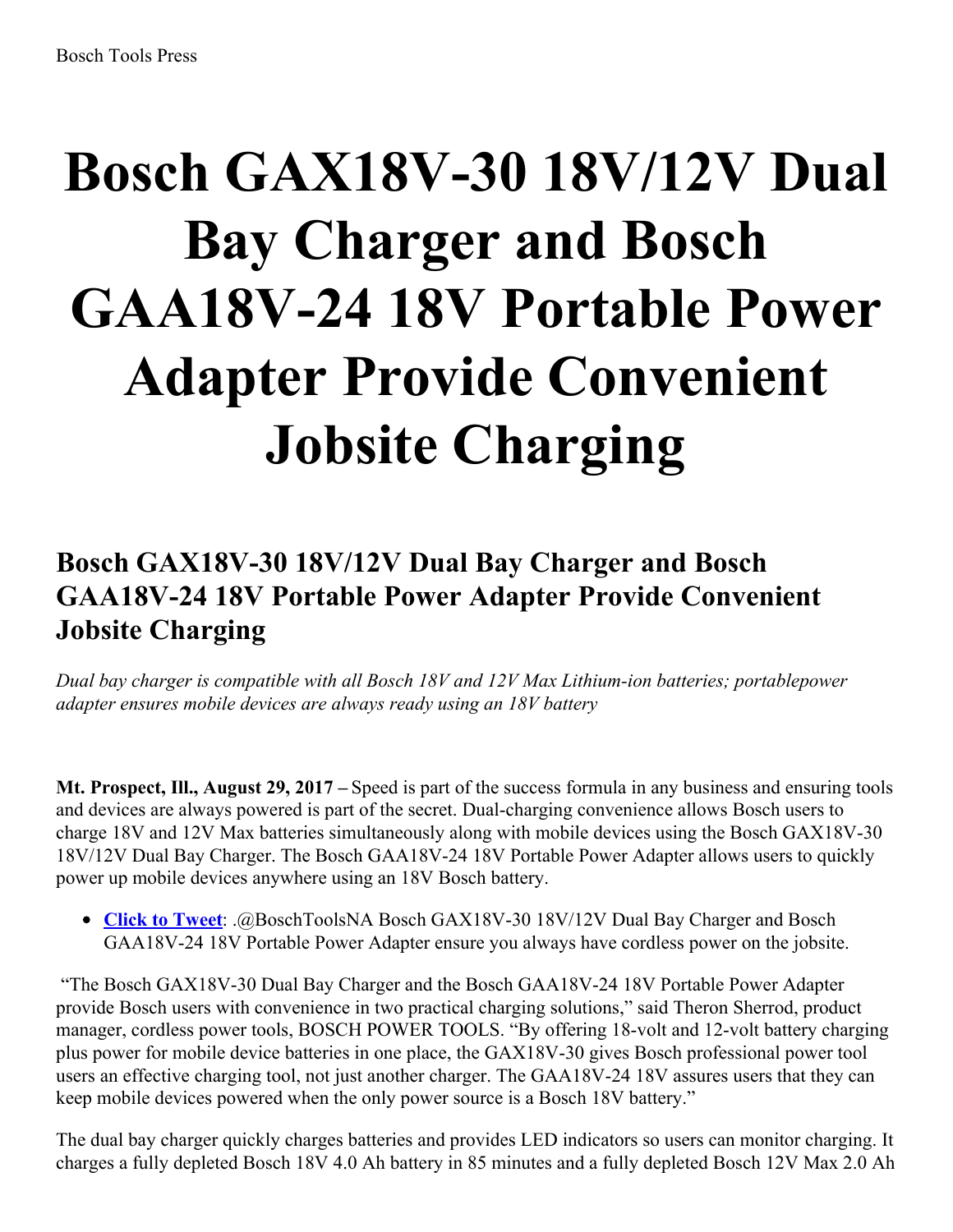battery in 45 minutes. The charger also provides a 2.4 amp max USB port to power up cell phones and other mobile devices. The Bosch GAX18V-30 18V/12V Dual Bay Charger is compatible with all Bosch 18-volt and 12-volt Lithium-ion batteries.

The Bosch GAA18V-24 18V Portable Power Adapter works with all Bosch 18V Lithium-ion batteries to deliver power to any 5V USB or 12V DC devices. It's capable of charging two devices simultaneously.

Like all Bosch power tools, the portable power adapter is designed to withstand jobsite conditions and keep charging. Power adapter output is 2.4 amps to get phones and other devices ready to use in a hurry. If users simultaneously charge two devices each output is 1.2 Amps. The adapter has a port compatible with Bosch heated jackets, which allows users to power heated jackets with 18V Lithium-ion batteries to increase the heating zone runtime.

The Bosch GAA18V-24 18V Portable Power Adapter includes a metal belt clip for additional user convenience. It prevents overcharging by going into sleep mode after charging a device. The charger adapts to the device being charged to allow optimal charging current to the device. It has a power on button to activate the charger for each charging session and to begin powering the heated jacket.

To learn more about the Bosch GAX18V-30 18V/12V Dual Bay Charger and Bosch GAA18V-24 18V Portable Power Adapter or to find a local dealer, visit [www.boschtools.com](http://www.boschtools.com/) or call 877-BOSCH-99. Check out [www.bethepro.com](http://www.bethepro.com/) for additional tips and videos.

#### **Bosch GAX18V-30 18V/12V Dual Bay Charger and Bosch GAA18V-24 18V Portable Power Adapter Fact Box**

| Product                                          | <b>Voltage</b>  | Weight            | Length  | Height  | Width     | Price                           |                      |
|--------------------------------------------------|-----------------|-------------------|---------|---------|-----------|---------------------------------|----------------------|
| Bosch GAX18V-30<br>18V/12V Dual Bay<br>Charger   | 18 <sub>V</sub> | $1.35$ lbs.       | $5$ in. | 3.3 in. | $7.7$ in. | <b>US: \$59</b><br>Canada: \$75 | <u>Like</u><br>Bosch |
| Bosch GAA18V-24<br>18V Portable Power<br>Adapter | 18V             | $4.6 \text{ oz.}$ | $4$ in. | $2$ in. | 3 in.     | <b>US: \$39</b><br>Canada: \$49 | on                   |

Facebook: [facebook.com/boschtoolsNA](file:///C:/Users/wis2mtp/AppData/Local/Microsoft/Windows/Temporary Internet Files/Content.IE5/1D6AC5D2/facebook.com/boschtoolsNA)

Follow Bosch on [Twitter](file:///C:/Users/wis2mtp/AppData/Local/Microsoft/Windows/Temporary Internet Files/Content.IE5/1D6AC5D2/twitter.com/boschtoolsNA): [twitter.com/boschtoolsNA](https://twitter.com/BoschToolsNA)

Watch Bosch videos on [YouTube](file:///C:/Users/wis2mtp/AppData/Local/Microsoft/Windows/Temporary Internet Files/Content.IE5/1D6AC5D2/youtube.com/user/boschtoolsNA): [youtube.com/boschtoolsNA](http://www.youtube.com/user/boschtoolsna)

### *About Bosch*

*Having established a regional presence in 1906 in North America, the Bosch Group employs nearly 32,800* associates in more than 100 locations, as of December 31, 2016. In 2016 Bosch generated consolidated sales *of \$13.7 billion in the U.S., Canada and Mexico. For more information, visit [www.boschusa.com](http://www.boschusa.com/), [www.bosch.com.mx](http://www.bosch.com.mx/) and [www.bosch.ca](http://www.bosch.ca/).*

П

*The Bosch Group is a leading global supplier of technology and services. The company employs roughly*